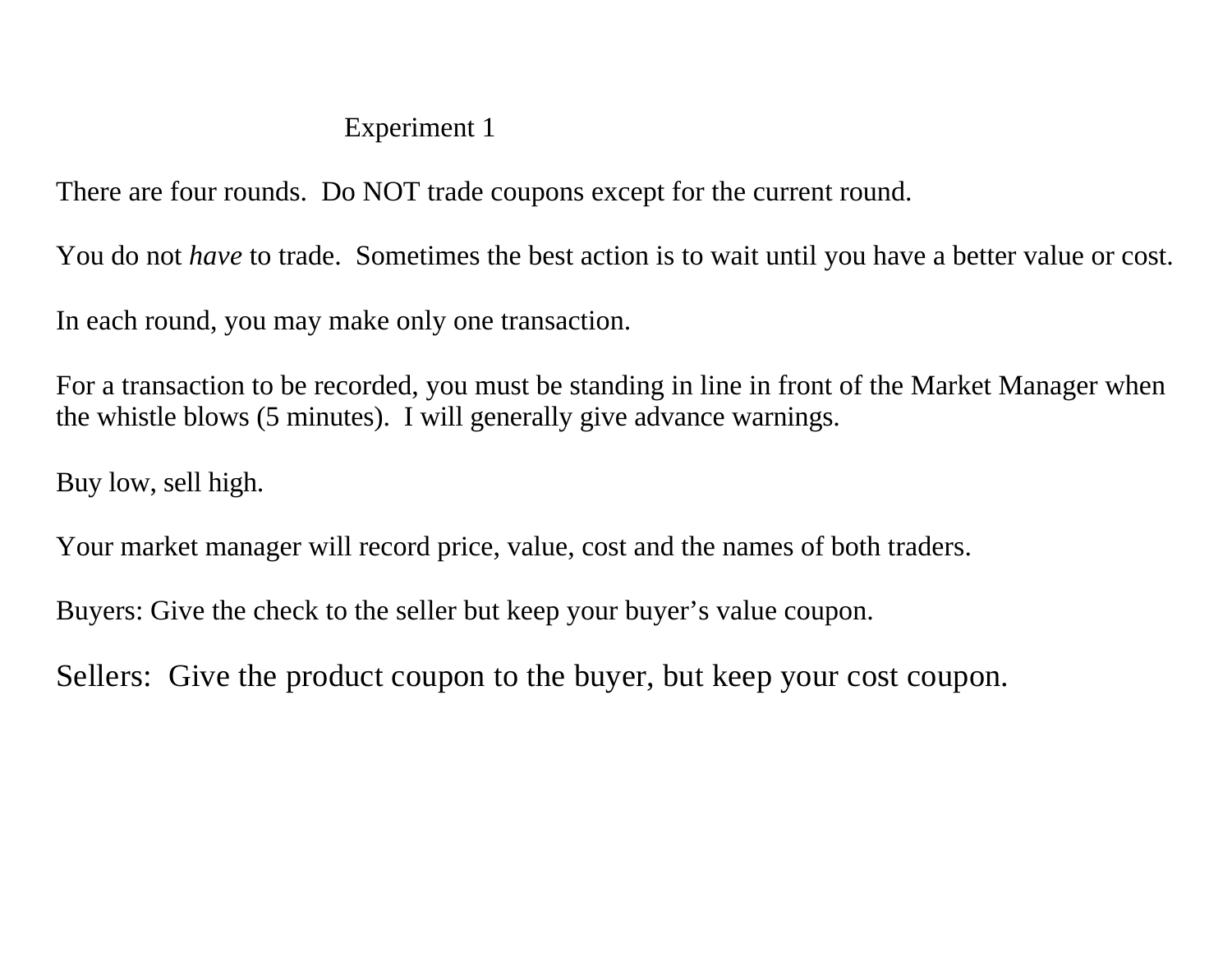In experiment 1.4, there were 82 transactions total.

The average buyer value was 39.51 - just two buyers had value 20.

The average seller had cost 20.98.

The average price was 28.69, and ranged from 15 to 40.

There were 85 buyers with value 40, and 80 of them traded.

There were 44 sellers with cost 10, and 38 of them traded.

Overall, the high value sellers and the low value buyers succeeded in trading.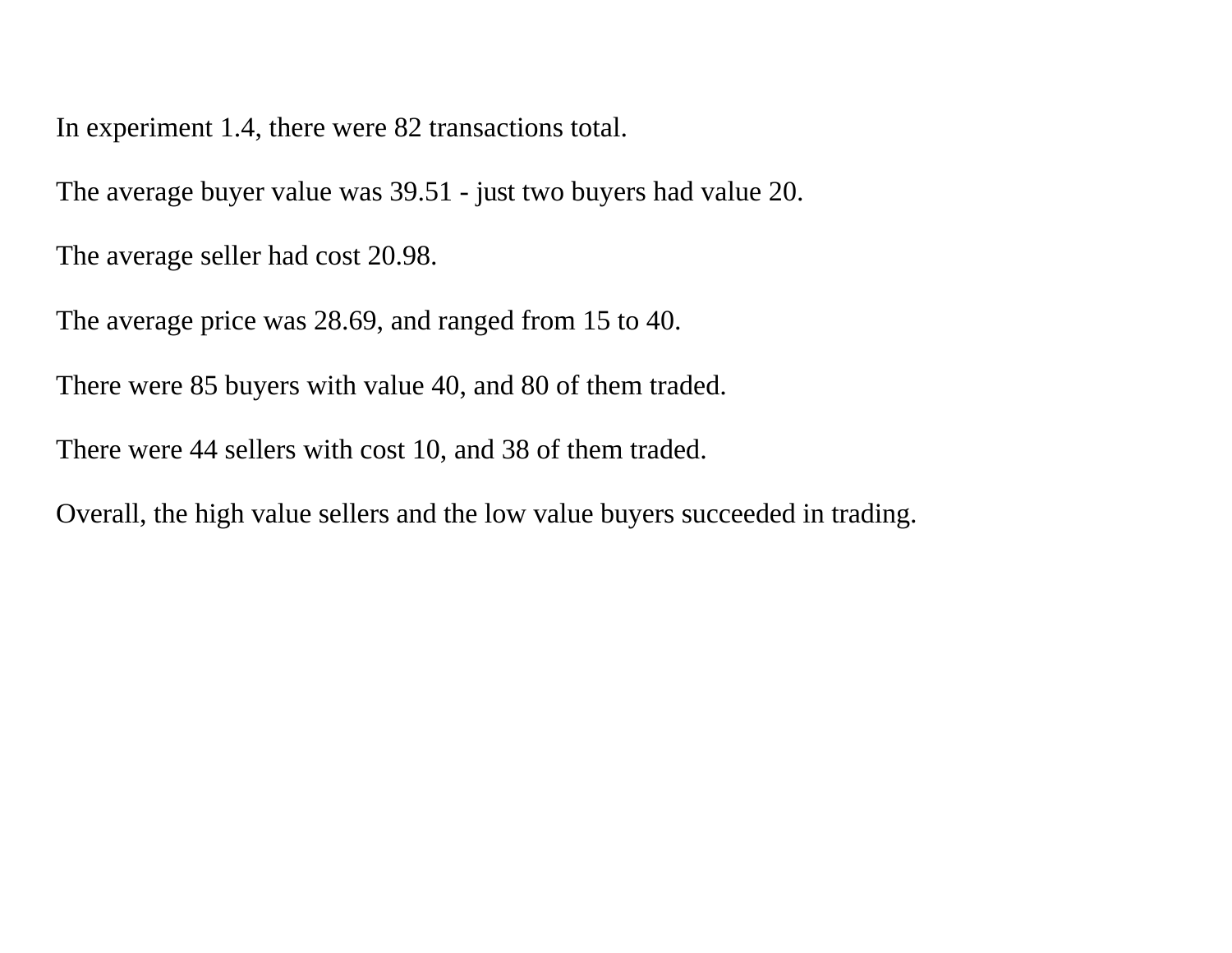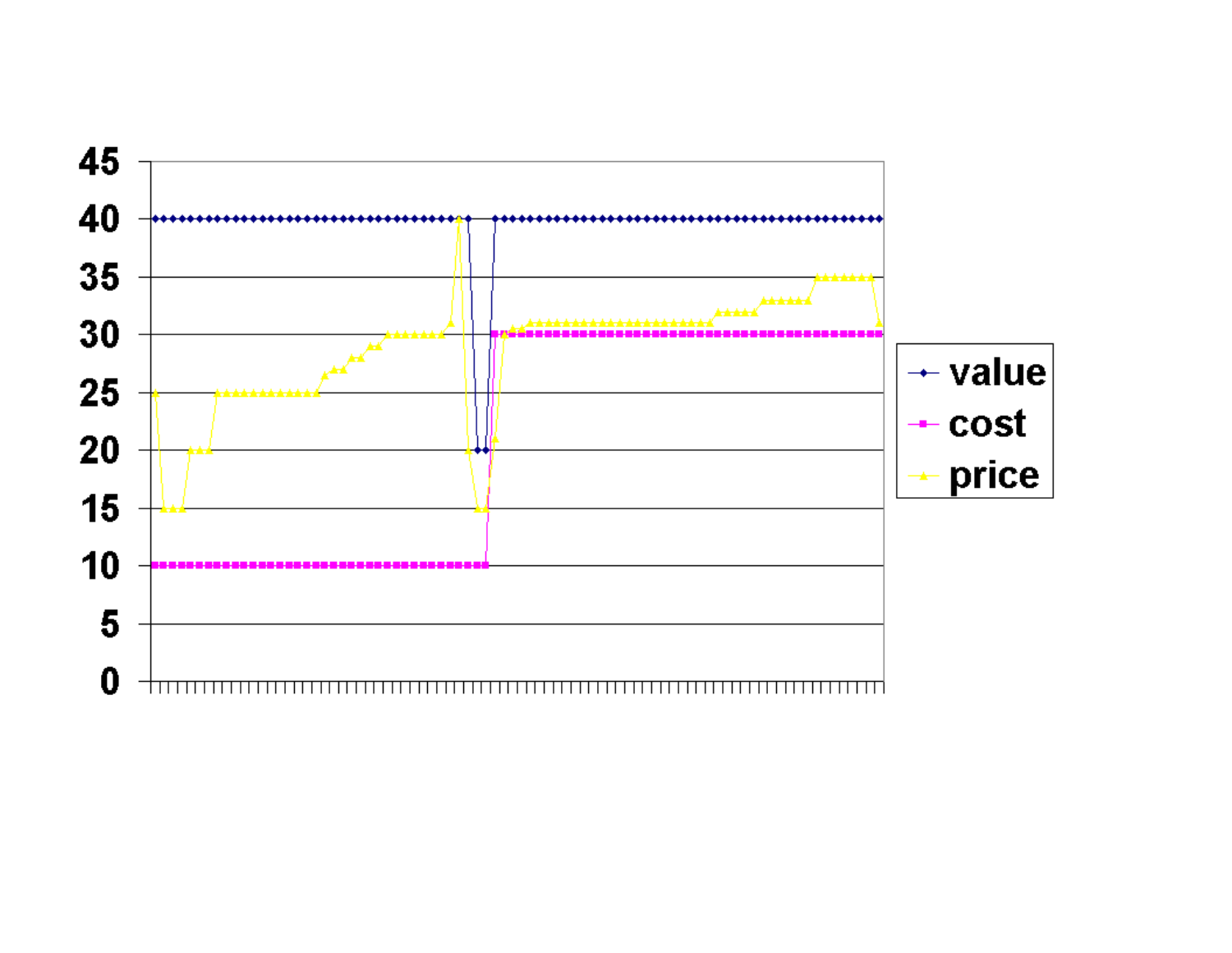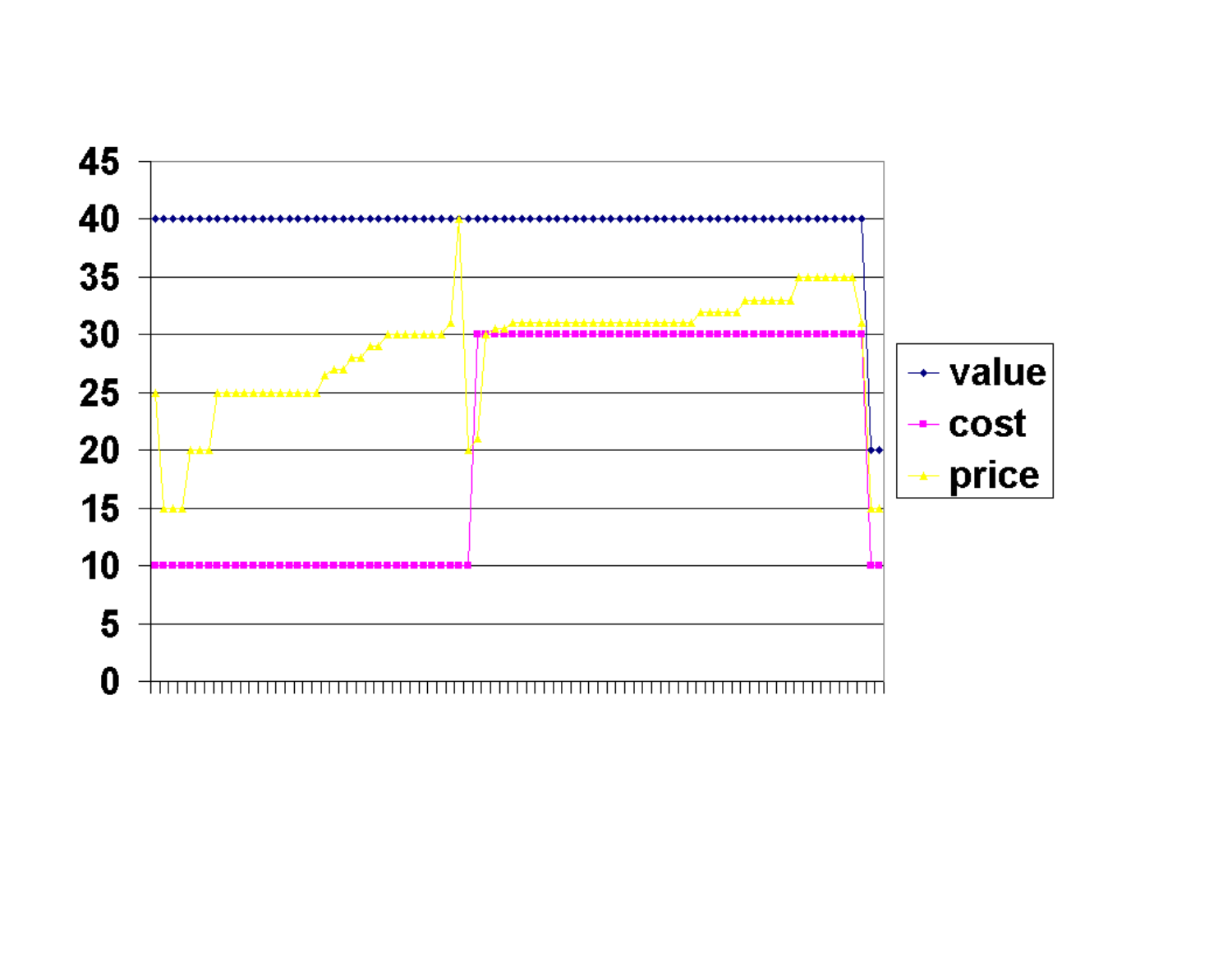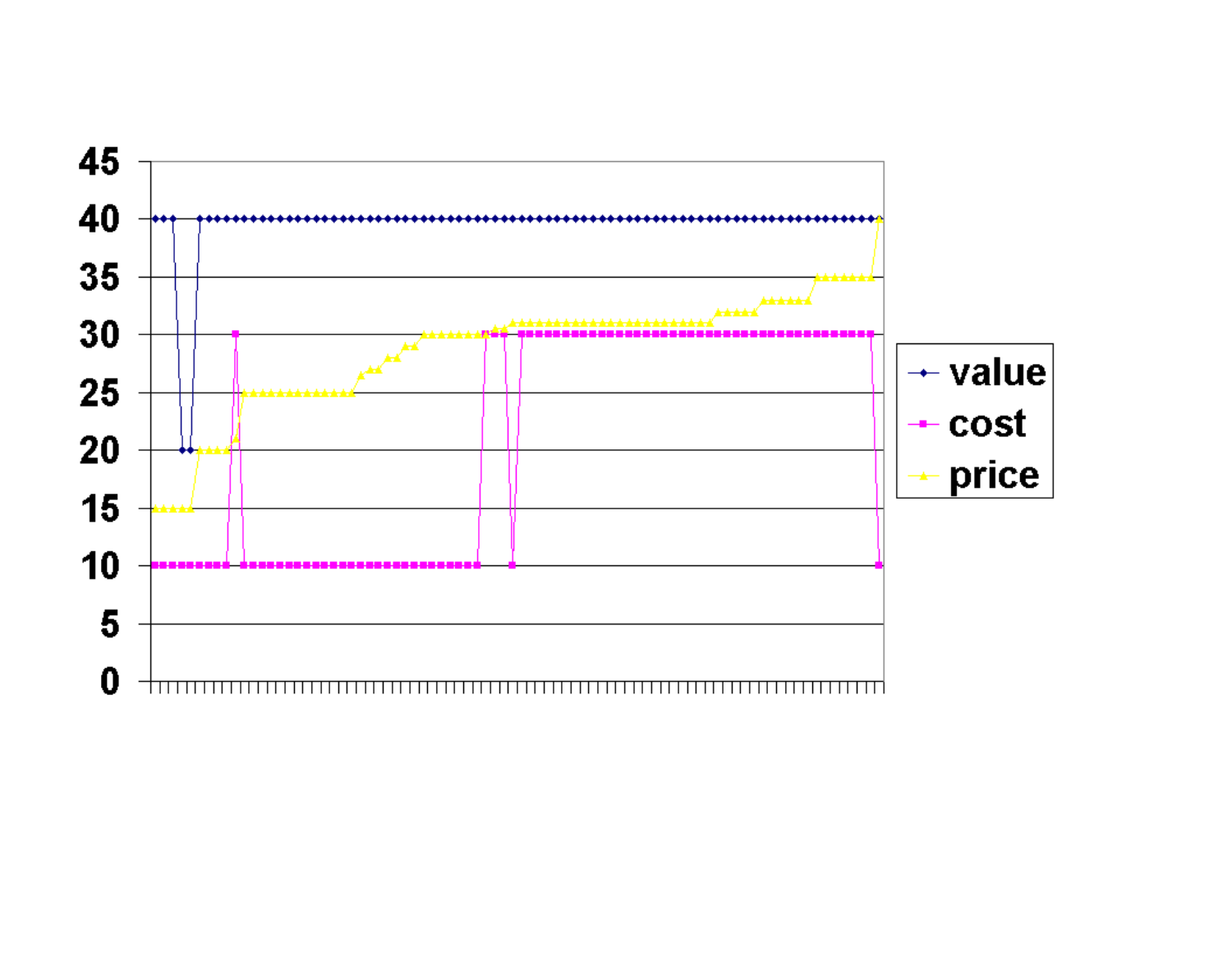Approximate data for experiments 1.4 with a group size of 60:

Two types of buyers: \*40 and \*20. There were twice as many \*40 buyers as \*20 buyers, so 10 \*20 buyers and 20 \*40 buyers.

Two types of sellers, \*10 and \*30. There were twice as many \*30 sellers as \*10 sellers, so 10 \*10s and 20 \*30s.

| Price | # Buyers | # Sellers | <b>Excess Buyers</b> |
|-------|----------|-----------|----------------------|
| 45    |          | 30        | $-30$                |
| 35    | 20       | 30        | $-10$                |
| 25    | 20       |           | I U                  |
| 15    | 30       |           | 20                   |
|       | 30       |           | 30                   |

At any price above 30, there will be at most 20 buyers and 30 sellers, or *excess supply*.

At any price below 30, there will be at least 20 buyers and at most 10 sellers, or *excess demand.* The equilibrium price is  $*10$ .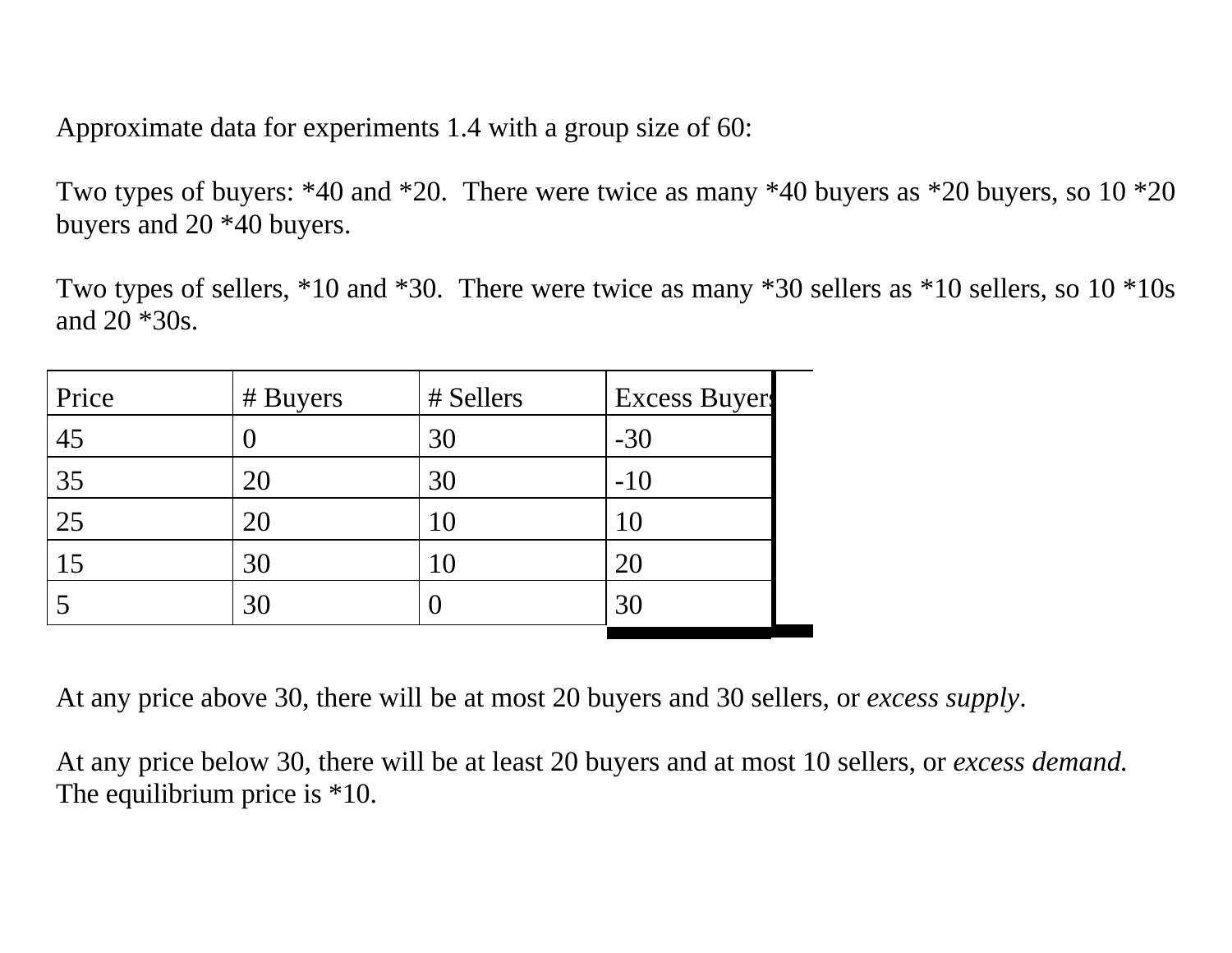

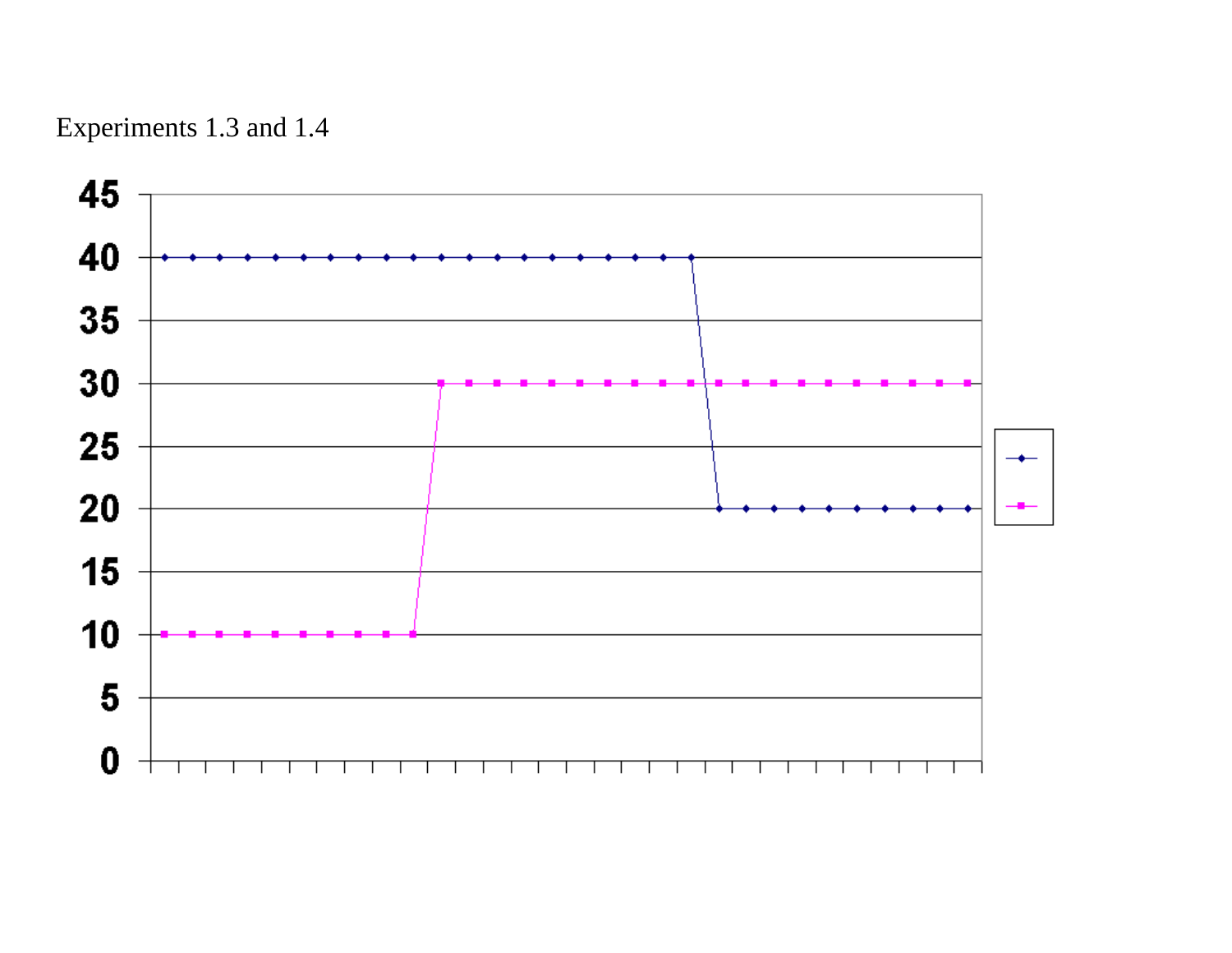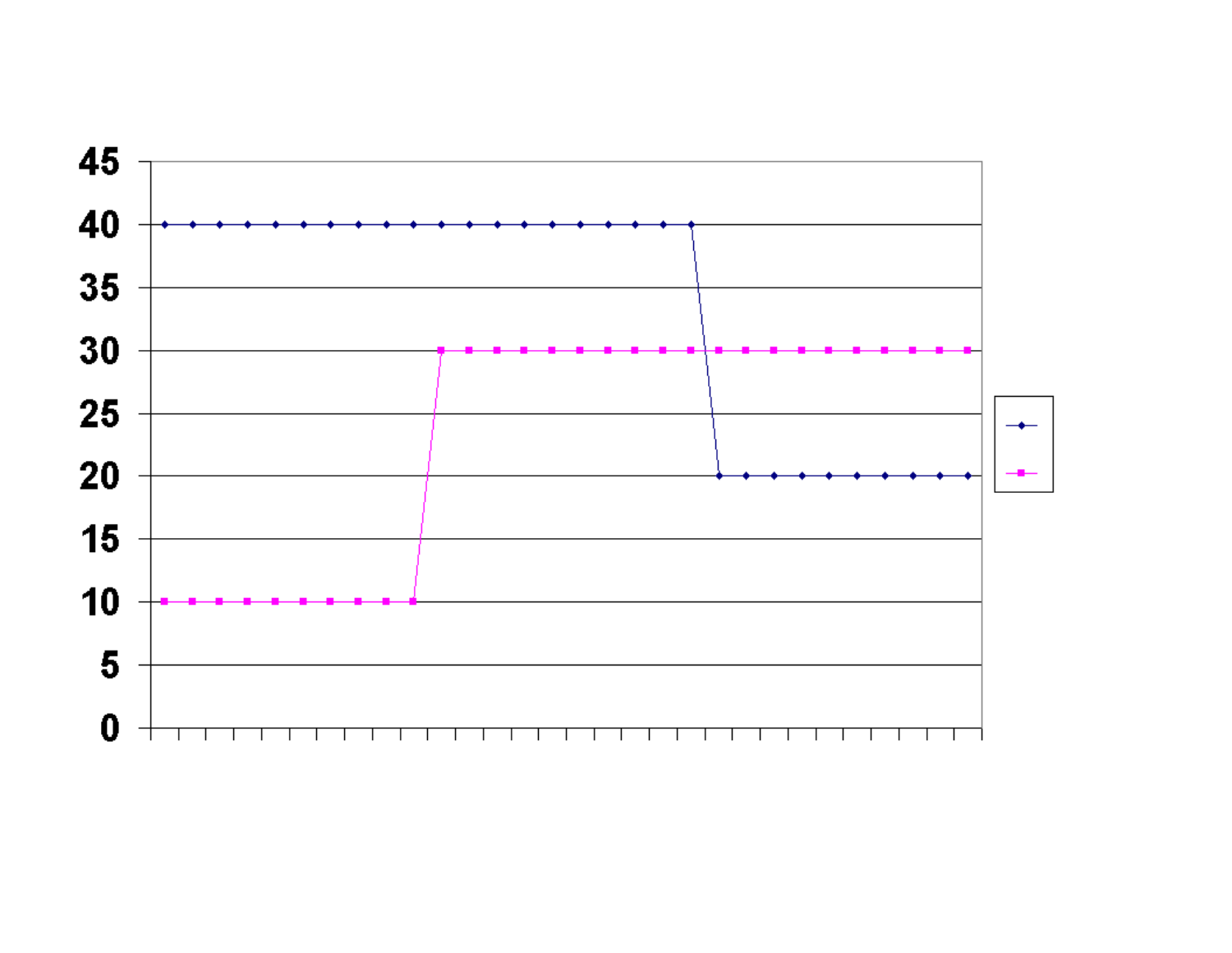

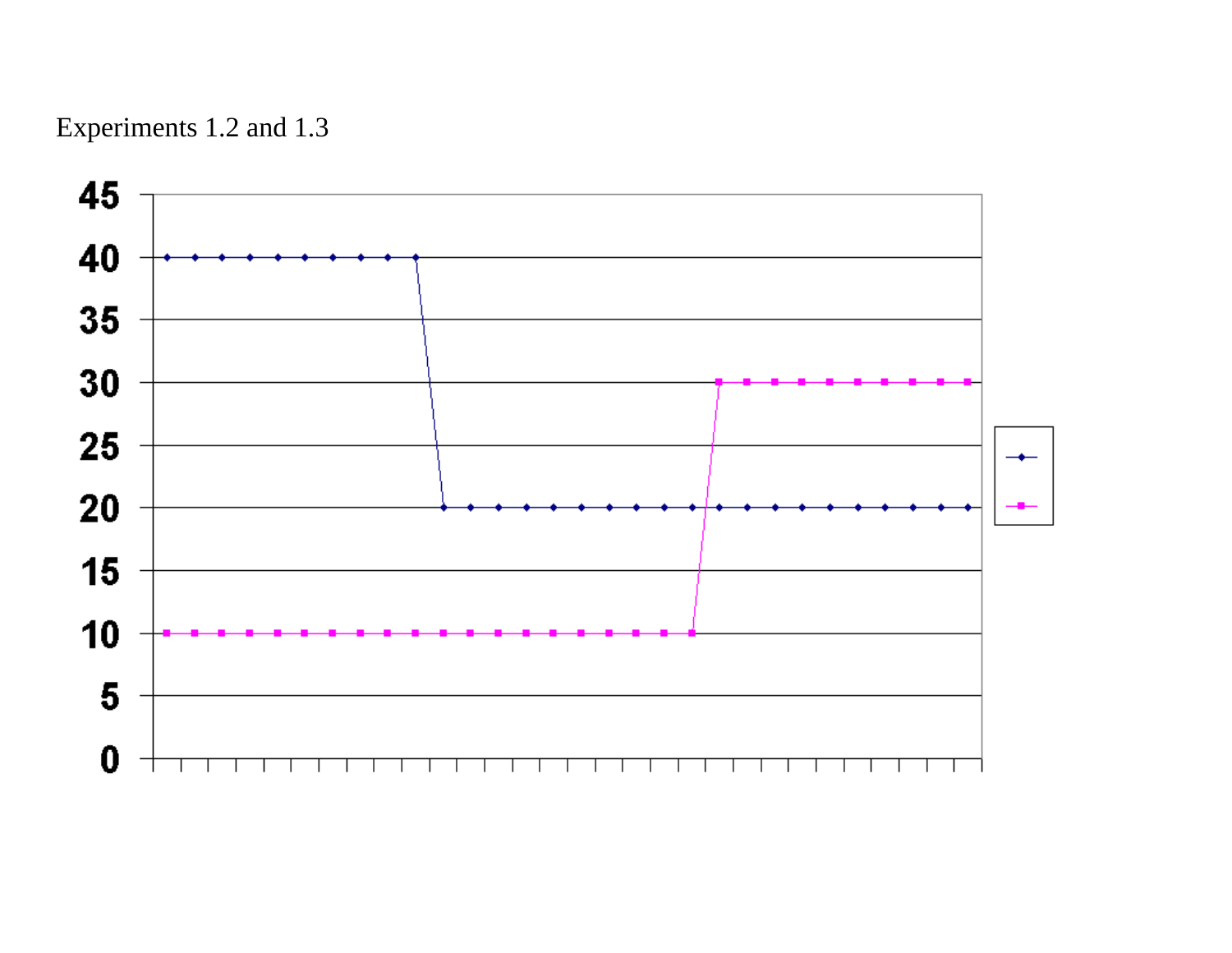The relationship between the number of units that buyers will purchase and the price is known as demand.

It tends to slope downward because a lower price attracts more buyers.

Note that demand is given by values - demand gives the number of people who value a good more than the price.

Do people intentionally buy goods that they value less than the price?

Similarly, the relationship between the number units offered for sale and the price is known as supply.

Supply tends to slope upward because a higher price attracts more sellers.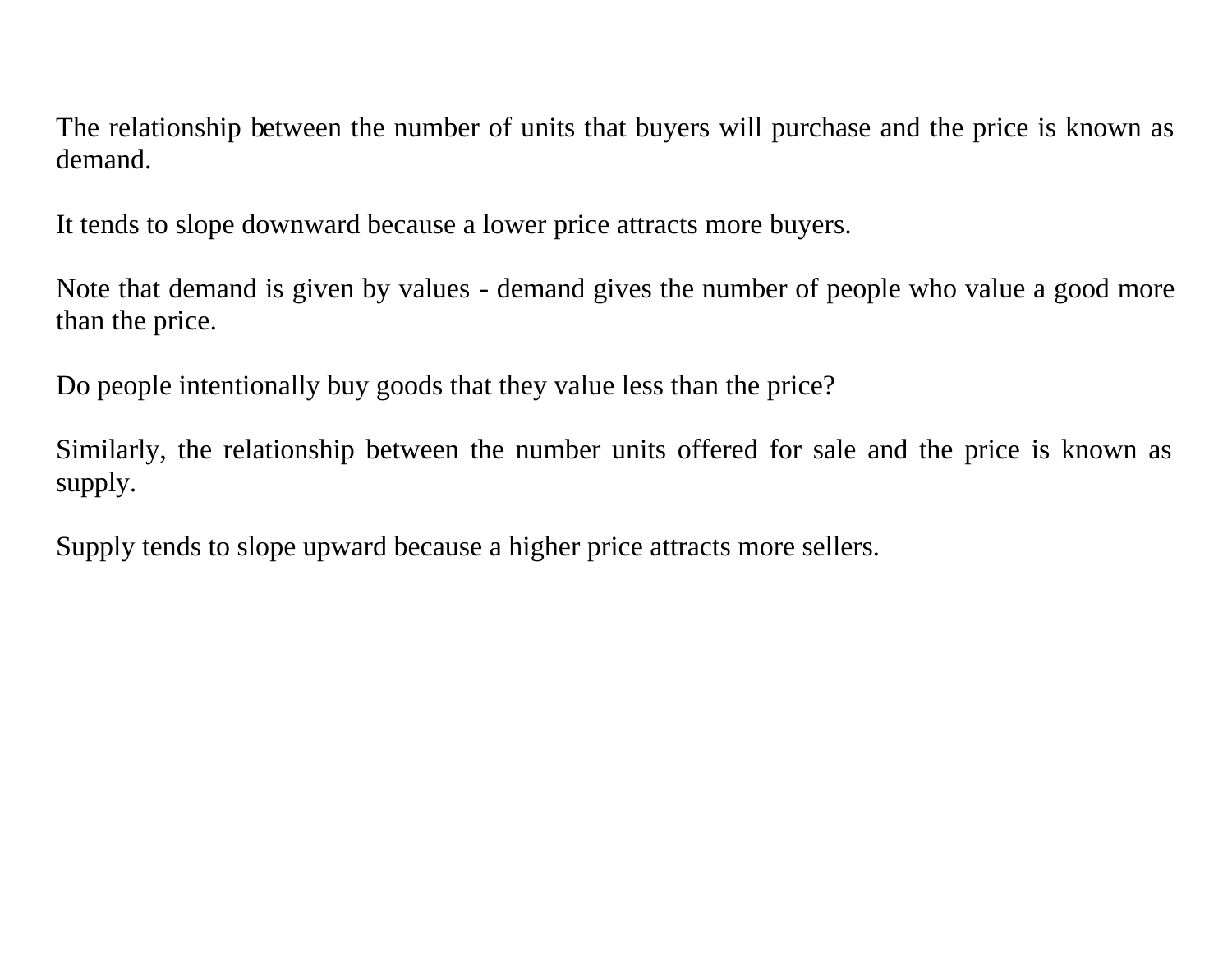A number of factors influence demand.

*1 Prices of other goods.*

Example: Price of computers fell, and demand for typewriters  $\downarrow$ 

2 *Income*

Example: My income rose and my demand for travel ↑

*3 Population*

This doesn't affect individual demand but does affect market demand, because one is adding the individual demands of more people. The demand for meals in restaurants is greater in Dallas than here.

*4 Tastes and Preferences*

This might be called *other factors*. Demand for brandy in Wisconsin is high: Wisconsinners consume 10 times the national average.

5 *Use Value*

The situation and environment make products more useful some places than others; Canadians have a higher demand for snowshoes than people in Austin.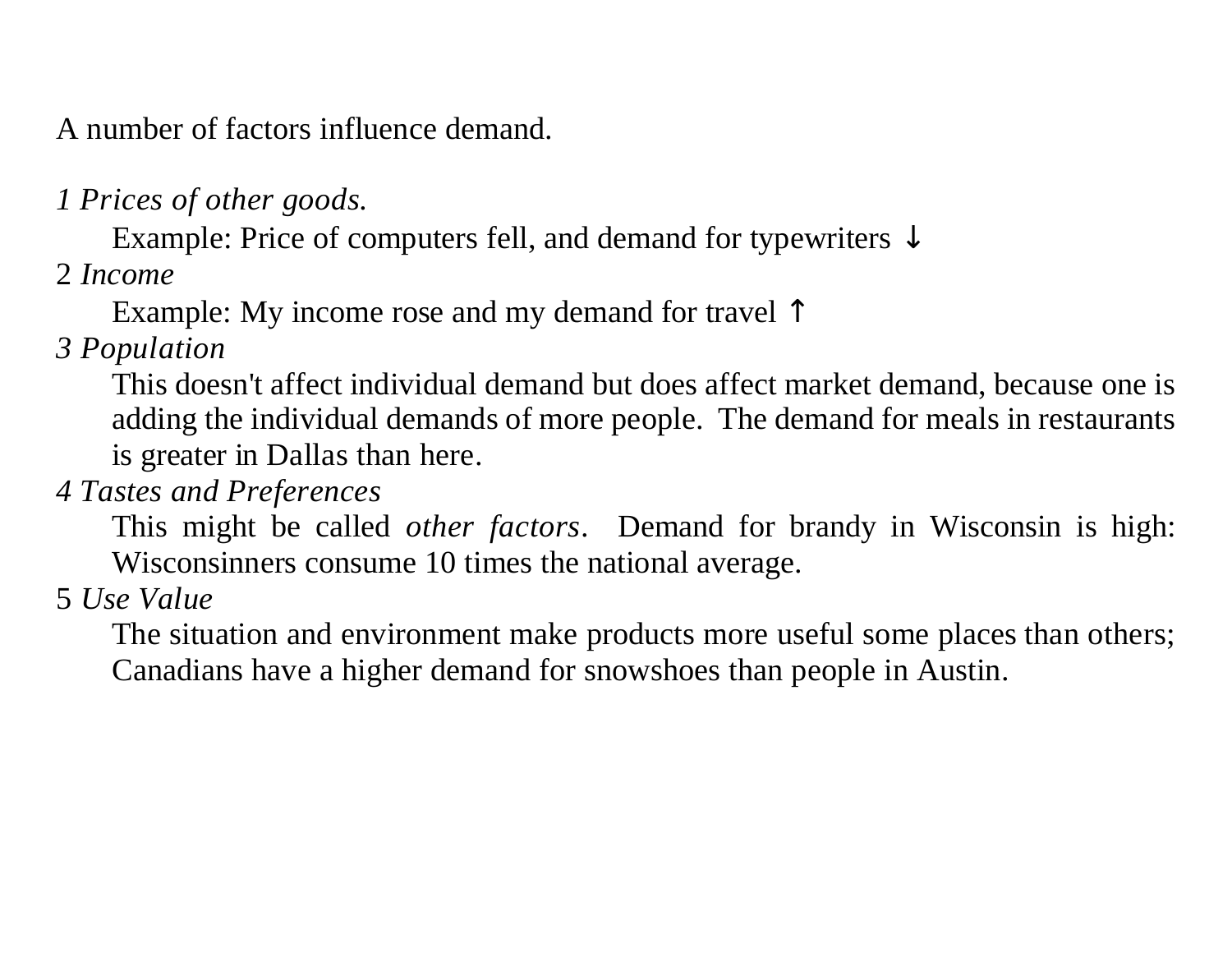Good *Y* is a *substitute* to good *X* if an increase in the price of *Y* increases demand for *X*.

Good *Y* is a *complement* to a good *X* if an increase in the price of *Y* decreases demand for *X*.

Good *X* is a normal good if an increase in income increases demand for *X*, otherwise it is *inferior*.

Changes in demand should be distinguished from changes in the quantity demanded. *The demand does not change when the good's price changed, but the quantity demanded does*.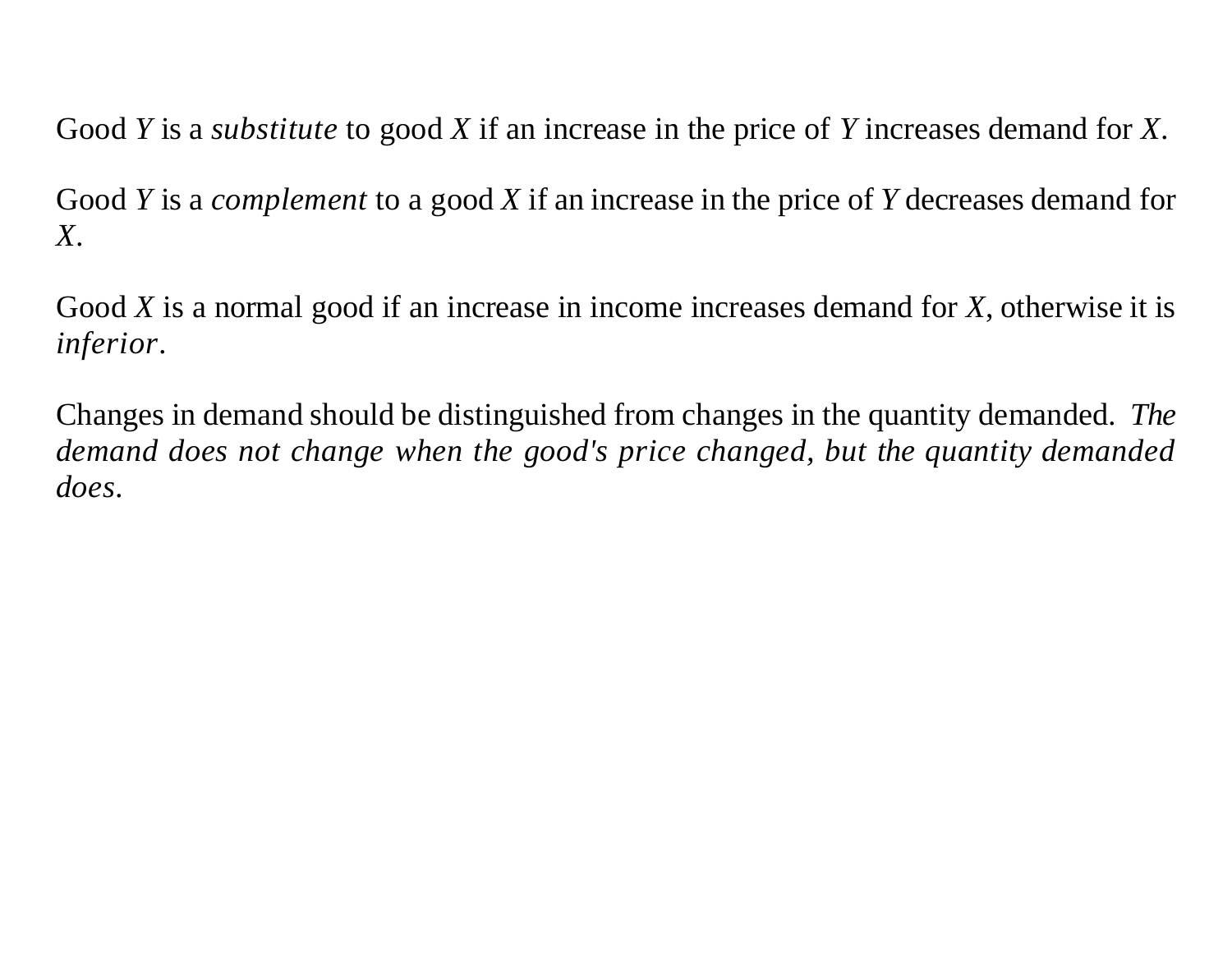Increase in demand summary: Price of substitute ↑ Price of complement ↓ income ↑ (normal good) income ↓ (inferior good) population ↑ (market demand only) taste change in favor of good use value  $\uparrow$ The quantity supplied is the amount that will be offered at a particular price.

The *Law of Supply* dictates that an increase in price tends to increase the quantity supplied, other things equal.

You are willing to sell if the price covers your opportunity cost of producing so many units of the good, then the higher price does as well.

Thus the supply gives the *marginal cost* of each unit.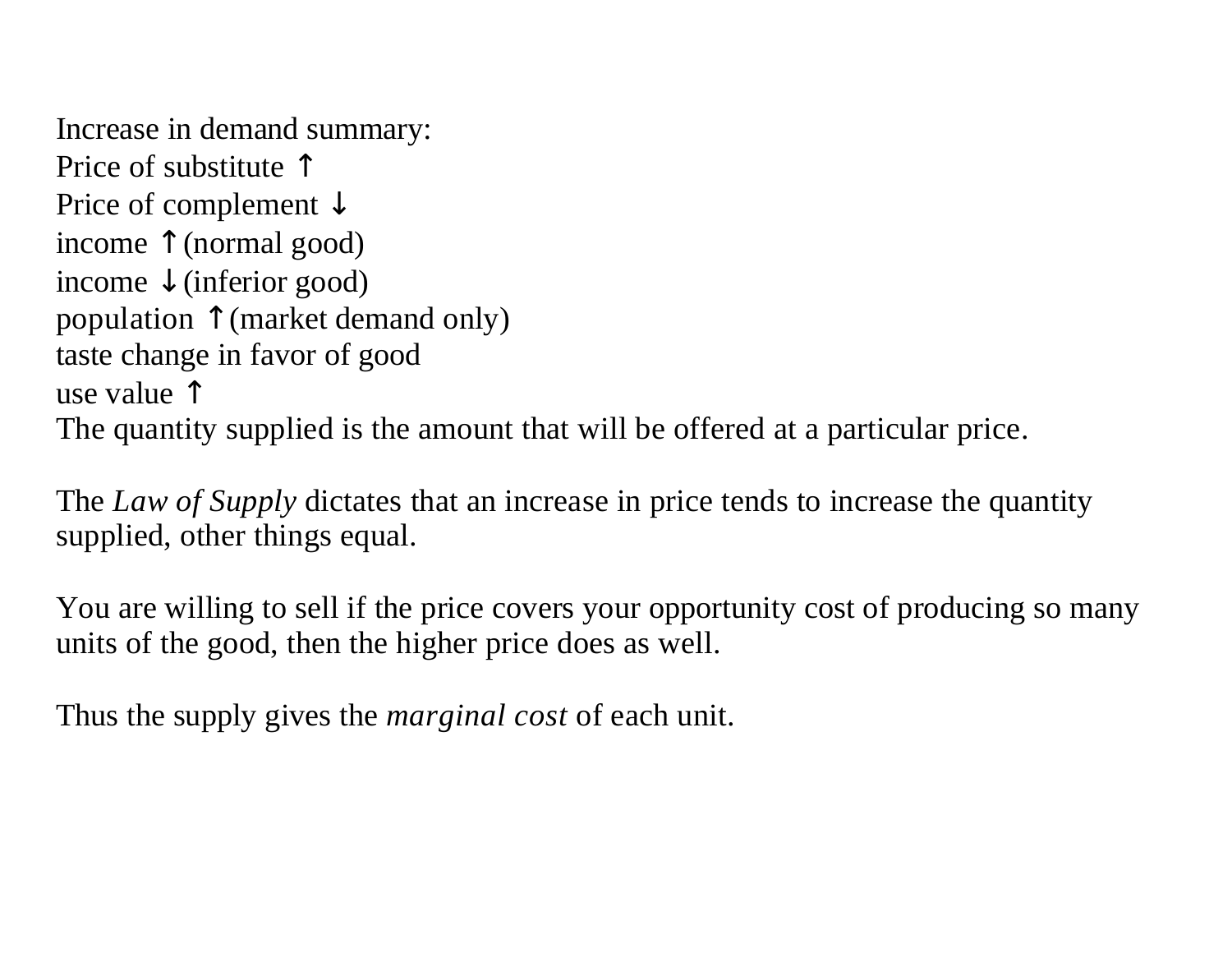One potential exception to the law of supply is the supply of labor. Labor supply is *backward bending*, at low wage rates, increase in the wage tend to increase the quantity of labor supplied. At high wage rates, people want more leisure and the quantity of labor supply tends to fall.

What factors alter supply?

*1 Prices of other goods*

e.g. input prices

2 *The number of suppliers*

Has two effects, more resources devoted to supply and more competition.

3 *Technology*

Price of calculators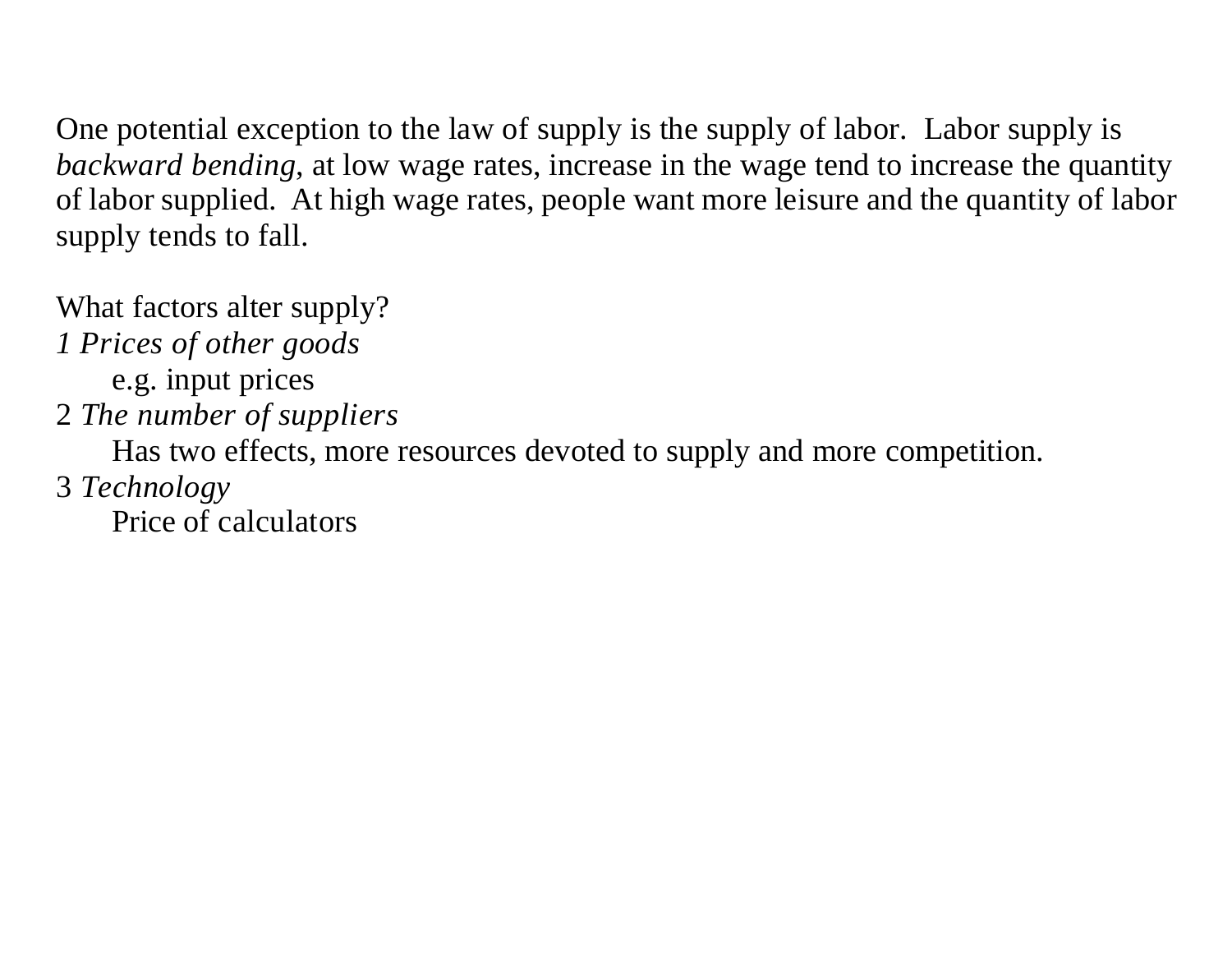An increase in supply is represented by a shift down and to the right, *not* a shift up!

A good *Y* is a substitute in supply for *X* if an increase in the price of *Y* decreases the supply of *X*, and otherwise is a complement in supply of *X*.

Many complements in supply are joint products.

- natural gas and oil
- lumber and wood chips
- copper and silver
- beef and hides

Market supply is computed like market demand: for each price, sum the quantity supplied over individuals.